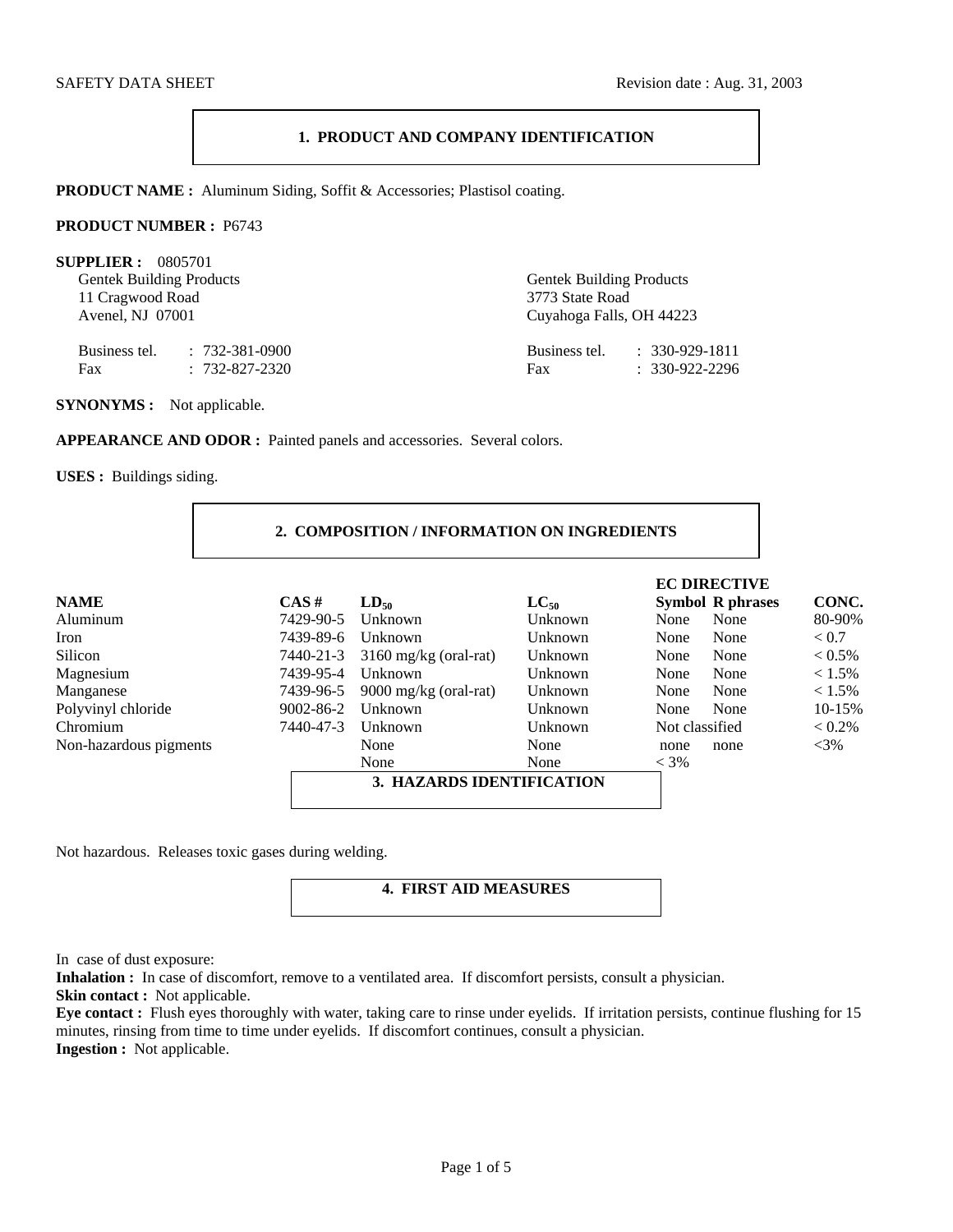### **5. FIRE-FIGHTING MEASURES**

**EXTINGUISHING MEDIA :** Remove source of flame. Suspensions of aluminum dust fines in air may pose a severe explosion hazard. A potential for explosion exists for a mixture of fine and coarse particles if at least 15% to 20% of the material is finer than 44 microns (325 mesh). Buffing and polishing generate finer material than grinding, sawing and cutting. In case of aluminum fires, use a class D dry-powder extinguisher. Do not use water or halogenated extinguishing media. In case of fire, wear self-contained breathing apparatus and fire-resistant clothing.

**HAZARDOUS COMBUSTION PRODUCTS :** If heated to decomposition, emits toxic gases of carbon oxides and acrylic monomers.

 **6. ACCIDENTAL RELEASE MEASURES** 

Recycle if possible.

# **7. HANDLING AND STORAGE**

**HANDLING PRECAUTIONS :** Because of the risk of explosion, aluminum ingots and metal scrap should be thoroughly dried prior to remelting. Use standard techniques to check metal temperature before handling. Hot aluminum does not present any warning color change. Exercise great caution, since the metal may be hot. For more information on the handling and storage of aluminum, consult the following documents published by Aluminum Association, 900 Nineteenth St., N.W., Washington D.C., 20006;

- Guidelines for Handling Molten aluminum.
- Recommendation for Storage and Handling of Aluminum Powders and Paste
- Guidelines for Handling Aluminum Fines Generated during various Aluminum Fabricating Operations.

**STORAGE CONDITIONS :** Not applicable.

# **8. EXPOSURE CONTROLS / PERSONAL PROTECTION**

Special ventilation should be used to convey finely divided metallic dust generated by grinding, sawing etc., in order to eliminate explosion hazards. Maintain dust concentration in ventilation ducts below the lower explosive limit of 40 gm/m<sup>3</sup> (0.04 oz/ft<sup>3</sup>). See "National Fire Protection Association Codes": Code 65 "Processing and Finishing of Aluminum", Code 651 "Standard for the Manufacture of Aluminum and Magnesium Powder" and Code 77 "Static Electricity". Use an approved respirator designed for the hazard, where concentrations exceed exposure limits. The use of both primary and secondary protective equipment is necessary when handling molten metal. Refer to "Aluminium Association" guidelines.

## **EXPOSURE LIMITS :**

(ACGIH=American Conference of Governmental Industrial Hygienists; TLV=Threshold Limit Value; OSHA=Occupational Safety and Health Administration [USA]; PEL=Permissible Exposure Limit; TWA=Time-Weighted Average; STEL=Short Term Exposure Limit; Ceiling=Ceiling value)

|                           | $ACGIH$ $(TLV)$      |                    | <b>OSHA (PEL)</b>    |                          |
|---------------------------|----------------------|--------------------|----------------------|--------------------------|
|                           | <b>TWA</b>           | <b>STEL</b>        | <b>TWA</b>           | <b>Ceiling</b>           |
| Aluminum (tot. dust)      | $10 \text{ mg/m}^3$  | None               | $15 \text{ mg/m}^3$  | None                     |
| -Fume, powder, resp. dust | $5 \text{ mg/m}^3$   | None               | $5 \text{ mg/m}^3$   | None                     |
| Silicon (tot. dust)       | $10 \text{ mg/m}^3$  | None               | $15 \text{ mg/m}^3$  | None                     |
| -Resp. dust               | None                 | None               | $5 \text{ mg/m}^3$   | None                     |
| Magnesium oxide(fumes)    | $10 \text{ mg/m}^3$  | None               | $10 \text{ mg/m}^3$  | None                     |
| -Resp. dust               | None                 | None               | $5 \text{ mg/m}^3$   | None                     |
| Manganese (dust)          | $5 \text{ mg/m}^3$   | None               | $5 \text{ mg/m}^3$   | $5 \text{ mg/m}^3$ -ceil |
| (fumes)                   | 1 mg/m <sup>3</sup>  | $3 \text{ mg/m}^3$ | $5 \text{ mg/m}^3$   | $5 \text{ mg/m}^3$       |
| Chromium metal            | $0.5 \text{ mg/m}^3$ | None               | $1.0 \text{ mg/m}^3$ | None                     |
| Polyvinyl chloride        | None                 | None               | None                 | None                     |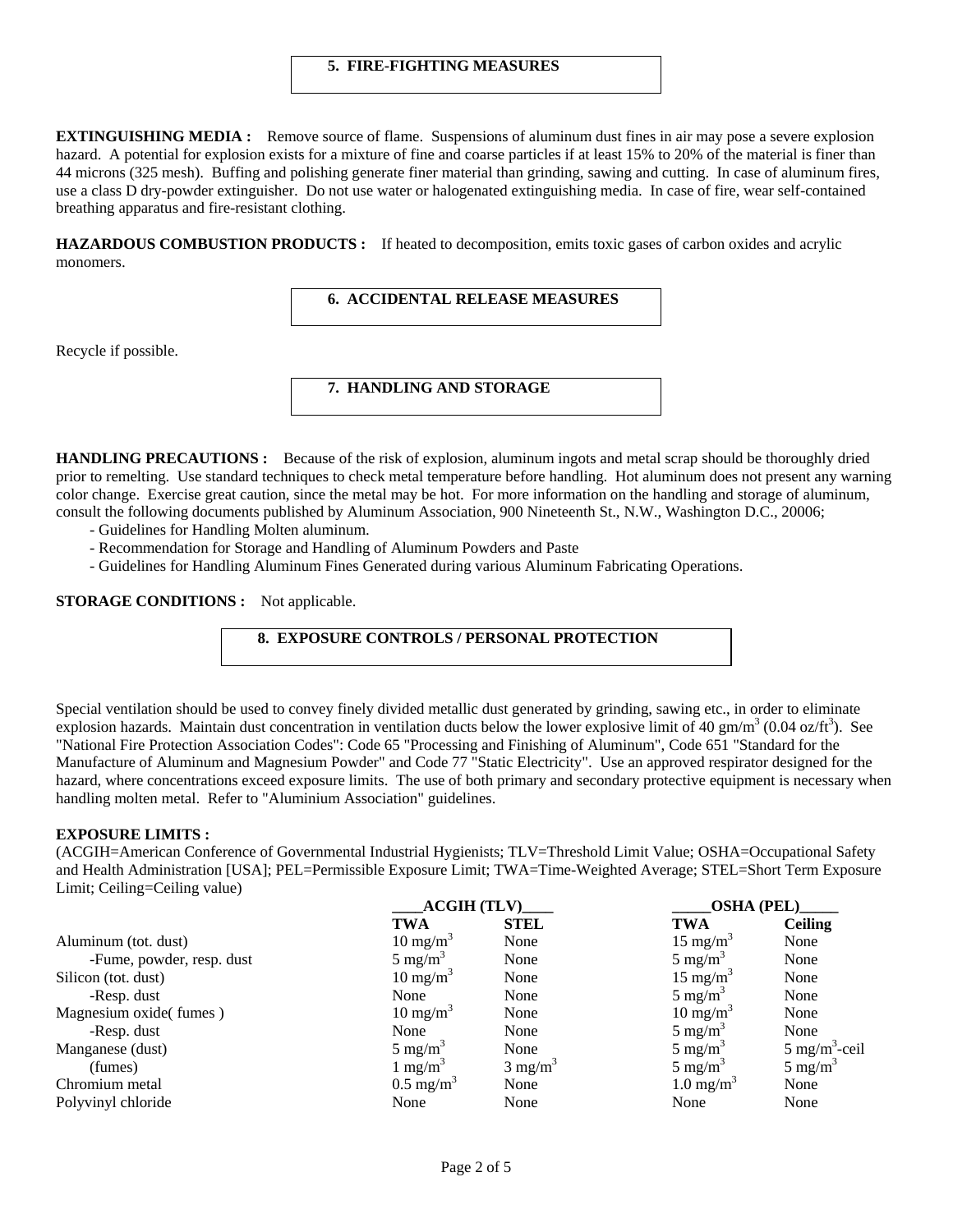# **9. PHYSICAL AND CHEMICAL PROPERTIES**

**pH :** Not applicable. **flashpoint :** Not applicable. **boiling point :** Not applicable. **autoignition temp. :** 315 C **vapor density (air=1) :** Not applicable. **explosive properties :** Not applicable. **evaporation rate :** Not applicable. **evaporation rate :** Not applicable. **evaporation rate :** Not applicable. **relative density (water=1) : 2.5-2.9 <b>oxidizing properties :** Not applicable. **odor threshold :** Not applicable.

**melting point : 482-660 C lower flammable limit :** Not applicable. **vapor pressure :** Not applicable. **higher flammable limit :** Not applicable. **water solubility :** Not applicable. **partition coefficient (n-octanol/water) :** Not applicable.

 **10. STABILITY AND REACTIVITY** 

## **STABLE (yes/no) :** Yes

**CONDITIONS AND MATERIAL TO AVOID :** Molten aluminum may explode on contact with water. In the form of particles, may explode when mixed with halogenated acids, halogenated solvents, bromates, iodates or ammonium nitrate. Aluminum particles on contact with copper, lead, or iron oxides can react vigorously with release of heat if there is a source of ignition or intense heat.

**HAZARDOUS DECOMPOSITION PRODUCTS :** In the form of particles, aluminum reacts with halogenated acids, water and sodium hydroxide, producing flammable hydrogen gas. Releases toxic gases during welding.

# **11. TOXICOLOGICAL INFORMATION**

**ROUTES OF EXPOSURE : inhalation :** Yes **ingestion :** No

**eye contact :** No **skin contact :** No **skin absorption :** No

### **ACUTE EFFECTS :**

**Inhalation :** Solid aluminum does not present an inhalation hazard. Aluminum dusts generated during use are considered nuisance particulates.

**Skin contact :** Not applicable.

**Eye contact :** Aluminum dust can irritate the eyes (mechanical abrasion).

**Ingestion :** Not applicable.

## **CHRONIC EFFECTS :**

Epidemiological studies have confirmed that exposure to PVC dust increase pulmonary function disorders of both the restrictive and obstructive type.

**Medical conditions aggravated by exposure to the product :** Respiratory diseases (at high exposure level of dusts).

**Carcinogenicity / Mutagenicity / Reproductive toxicity :** Chromium and its compounds are listed in the current annual report on carcinogens, prepared by the "National Toxicology Program" (NTP). Does not contain any other carcinogen or potential carcinogen (IARC, NTP, OSHA). (IARC=International Agency for Research on Cancer; NTP=National Toxicology Program [USA]; OSHA=Occupational Safety and Health Administration [USA])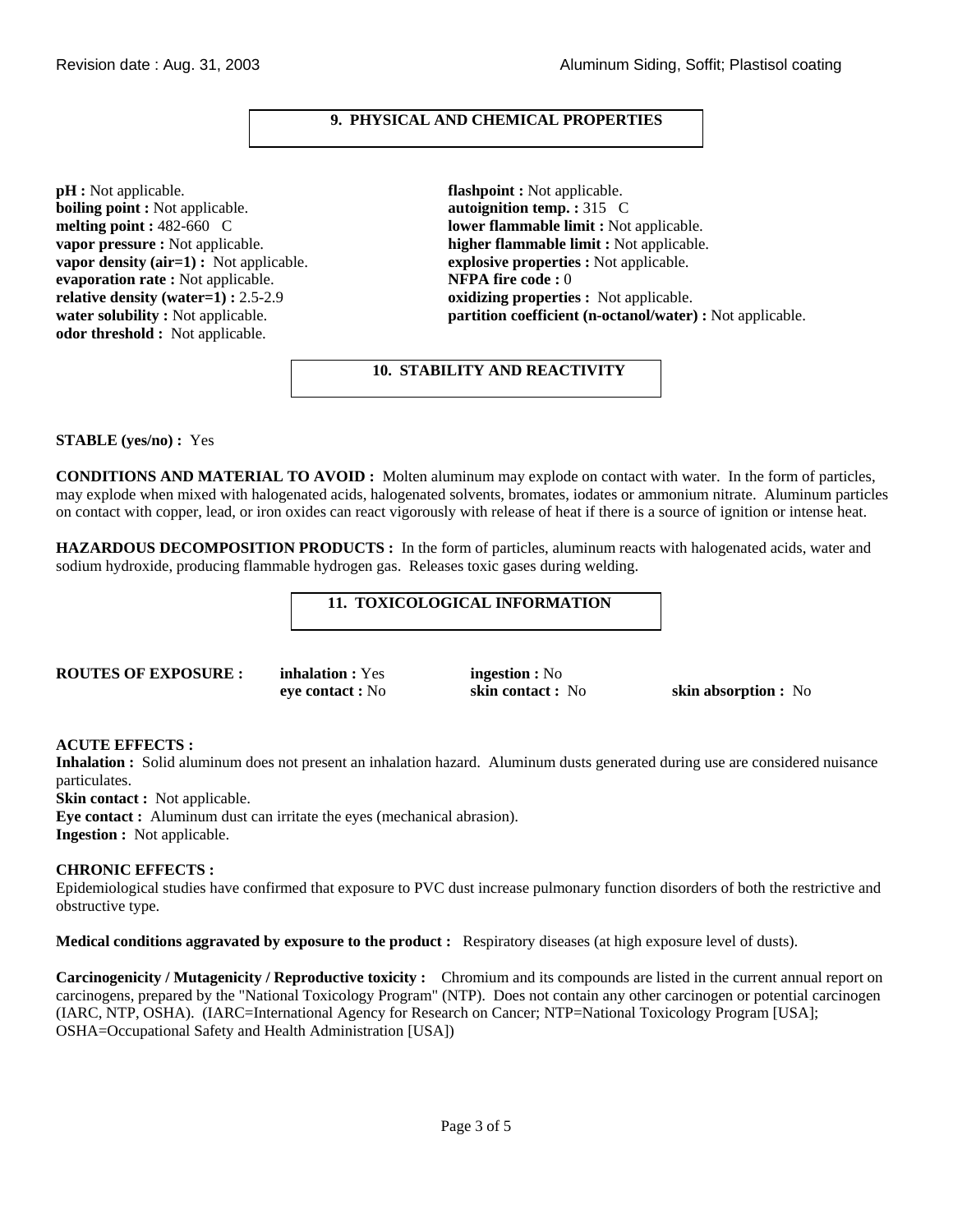# Revision date : Aug. 31, 2003 Aluminum Siding, Soffit; Plastisol coating

**SUPPLEMENTARY INFORMATION :** Aluminum fumes generated during welding or melting present low health risks. Welding or plasma arc cutting of aluminum alloys can generate ozone, nitric oxides and ultraviolet radiation. Ozone overexposure may result in mucous membrane irritation or pulmonary discomfort. UV radiation can cause skin erythema and welders flash.

# **12. ECOLOGICAL INFORMATION**

No information available

## **13. DISPOSAL CONSIDERATIONS**

Recycle if possible. Dispose of waste in accordance with federal, state, or local regulations.

## **14. TRANSPORT INFORMATION**

This product is not classified as dangerous under the Transport Regulations, for road, rail, sea or air transport (no UN number).

# **15. REGULATORY INFORMATION**

**WHMIS CLASSIFICATION (Canada) :** D2 Material causing other toxic effects

**EEC CLASSIFICATION (Europe) :** Not classified

**Warning symbol :** None **Warning word :** None **Risk phrases :** None **Safety phrases :** None

**USA REGULATIONS:** This product contains trace amounts of lead (Pb)  $( $0.1\%$ ). Any process resulting exposure to more than$ 0.5 mg/m<sup>3</sup> of metal dust per day may result in a daily dose of lead of over 0.5 µg/day, the dose above which the "California Safe" Drinking Water and Toxic Enforcement Act" of 1986 requires notification. Refer to the appropriate regulation notification wording guidelines. The dose is not considered dangerous for health according to current toxicology studies.

# Section 313 Supplier Notification

This product may contain the following toxic chemical(s) subject to the reporting requirements of section 313 of the Emergency Planning and Community Right-To-Know Act of 1986 (Title III of SARA) and of 40 CFR 372. (This information must be included in all MSDSs that are copied and distributed for this material).

| <b>Chemical Name</b> | $CAS \#$  |
|----------------------|-----------|
| Chromium             | 7440-47-3 |
| Manganese            | 7439-96-5 |